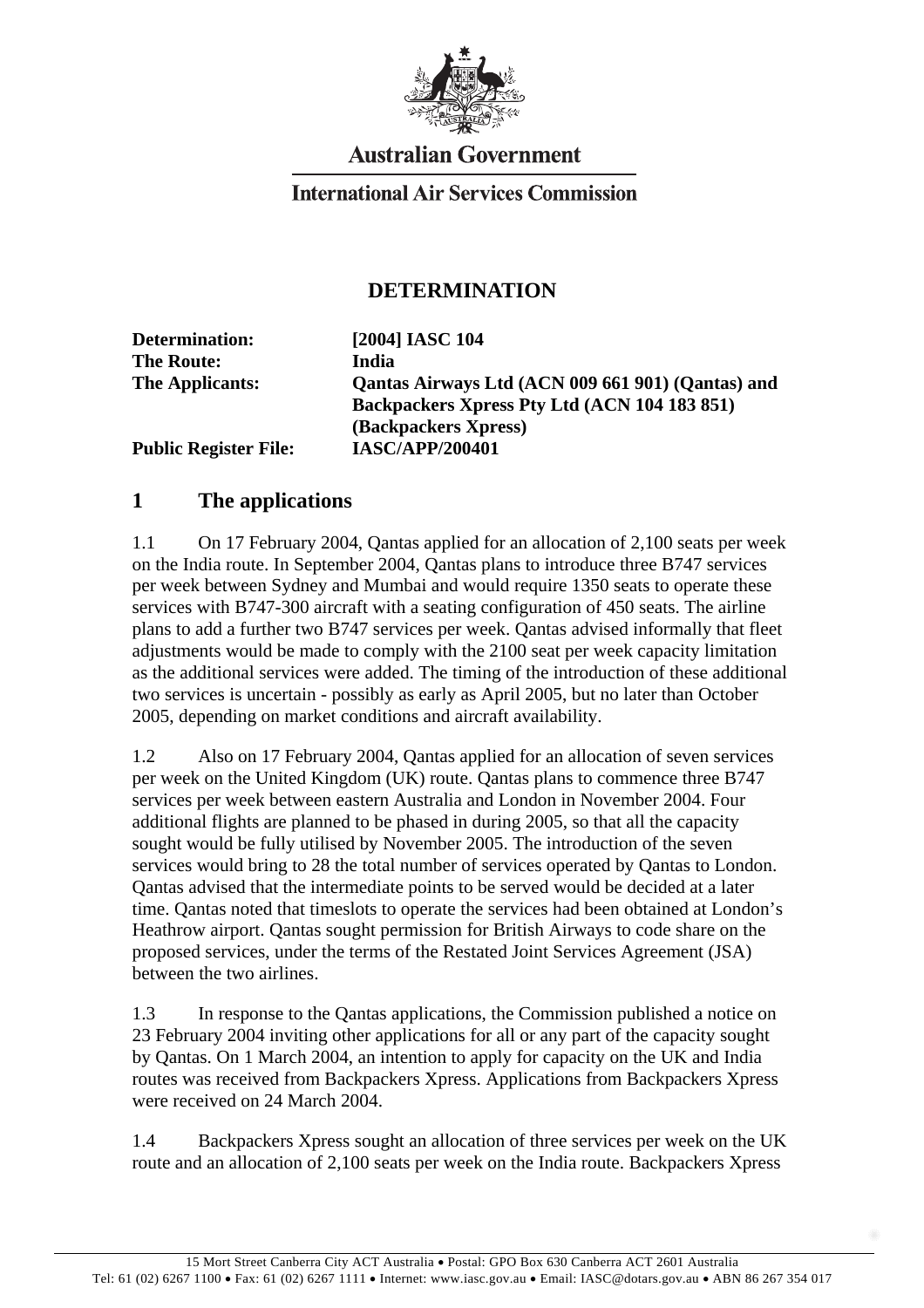proposed to commence services from November 2004, using B747 aircraft. Backpackers also sought capacity on the Germany and Thailand routes. In its applications, Backpackers Xpress addressed both the paragraph 4 and 5 criteria in the Minister's policy statement.

1.5 The Commission published a notice on 30 March 2004 inviting submissions about the Qantas and Backpackers Xpress applications. Qantas was also invited by the Commission to elaborate on its original application by addressing the paragraph 5 criteria in the Minister's policy statement.

1.6 Submissions were received from Tourism Victoria (6 April 2004), British Arms International Backpackers (6 April 2004), Hotel Bakpak (8 April 2004) and Melbourne Airport (late April 2004). Qantas wrote to the Commission on 30 April 2004 providing a summary of claims against the paragraph 5 criteria on the India route. Backpackers Xpress responded to the Qantas claims in a letter of 26 May 2004.

1.7 Recognising that Backpackers Xpress had sought only three services per week of the seven sought by Qantas on the UK route, and there were no other applications, the Commission decided to separately consider Qantas' application in respect of the remaining four services on that route. On 1 April 2004, the Commission issued Determination [2004] IASC 102 allocating four services per week on the UK route to Qantas. This leaves the Commission to consider the competing applications from the two carriers for the remaining three services per week on the UK route, as well as the competing applications for 2,100 seats per week on the India route. As discussed under "Commission's consideration" below, the Commission has decided to defer until a later time further consideration of the UK capacity applications from Qantas and Backpackers Xpress. The Backpackers Xpress applications for capacity on the Germany and Thailand routes will also be the subject of later consideration by the Commission.

1.8 All public material supplied by the applicants and by submitters is filed on the Register of Public Documents. Commercial in confidence material provided by the applicants is filed on the Commission's Confidential Register.

## **2 Current services on the India route**

2.1 There are currently no direct services on the India route. A number of Asian carriers provide connecting flights over Asian points between Australia and points in India. Connections are also available at Asian points with Qantas services to and from Australia.

## **3 Provisions of relevant air services arrangements and capacity available for allocation**

3.1 The air services arrangements between Australia and India allow each Contracting Party to designate up to two airlines. Australian carriers are permitted to operate beyond India to points in the UK. The Register of Available Capacity shows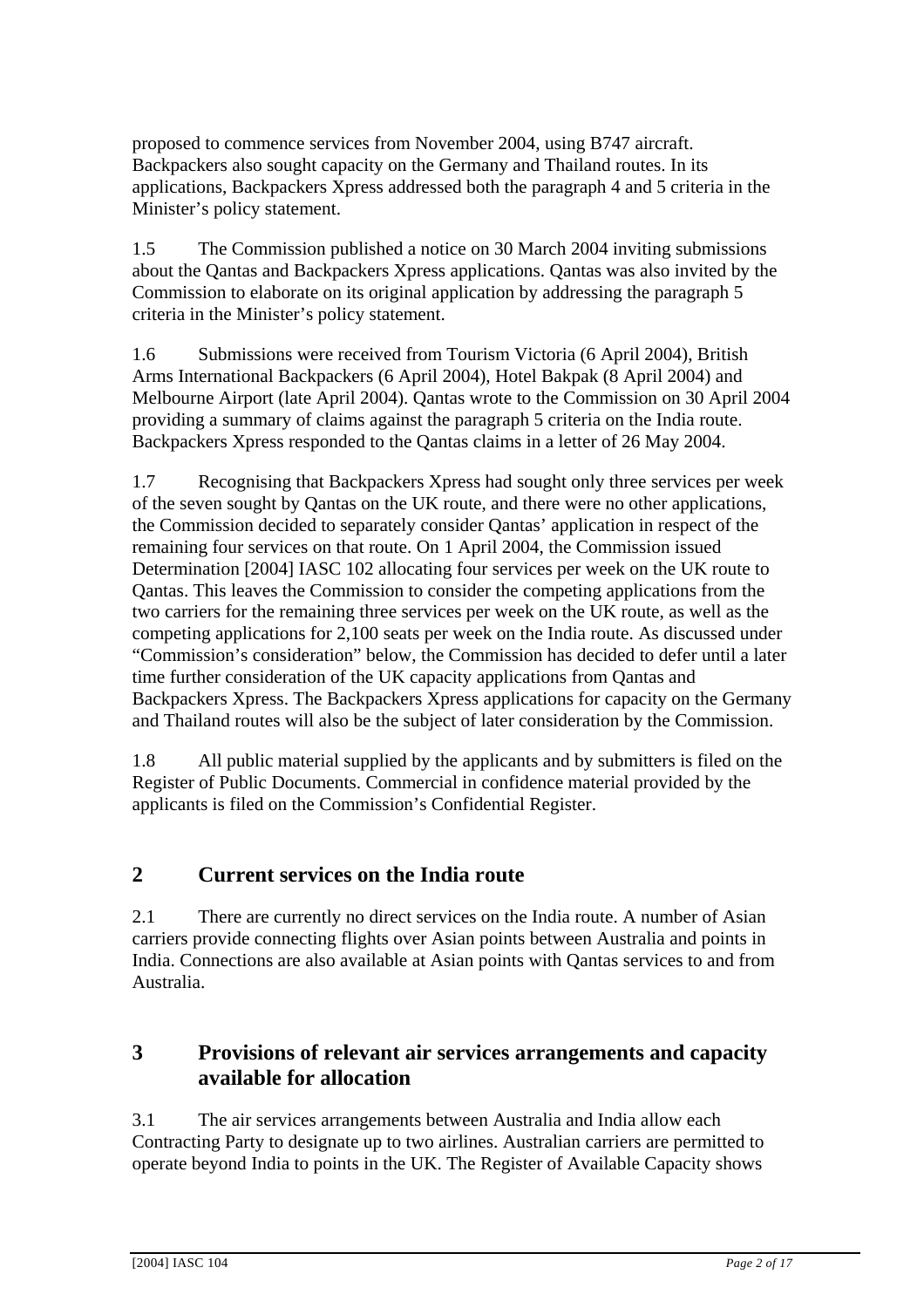that there are 2,100 seats per week available for allocation to Australian carriers on the India route. The air services arrangements indicate that the Indian Government may have concerns about accepting the designation of Australian carriers which have a wholly-leased fleet of aircraft.

## **4 Characteristics of the Australia – India route**

4.1 In the year ended 31 March 2004 traffic on the Australia – India route totalled approximately 232,000 passenger movements. Overall traffic levels grew by a substantial 20% over the previous corresponding period, with resident traffic growth at 23% outstripping solid growth of 17% in visitor numbers. The market is very evenly balanced between resident and visitor travel. The growth rate was strong in a year in which travel levels on many routes to Australia were affected adversely by the Iraq war and the SARS virus. India is now the  $16<sup>th</sup>$  largest travel market for Australia, rising from  $21^{st}$  in 1998.

4.2 Details of the passenger movements on the route for the years ending 31 March 2003 and 2004 are summarised below.

# **AUSTRALIA - INDIA**

| <b>LATEST YEAR ENDING</b><br><b>DATA</b>                              | <b>MAR</b><br>2003 | <b>MAR</b><br>2004 | <b>PAX</b><br><b>EWEW</b> | $\frac{0}{0}$ |
|-----------------------------------------------------------------------|--------------------|--------------------|---------------------------|---------------|
|                                                                       | <b>PAX</b>         | <b>PAX</b>         | or OW                     | <b>CHG</b>    |
| <b>TOTAL OD TRAFFIC</b>                                               | 192,998            | 231,645            | 2,227<br><b>EWEW</b>      | 20.0%         |
| <b>TOTAL VISITORS (ARR &amp;</b><br>DEP)                              | 98,100             | 115,307            | 1,109<br><b>EWEW</b>      | 17.5%         |
| (Proportion of Total OD Traffic)<br><b>TOTAL RESIDENTS (ARR &amp;</b> | $(50.8\%)$         | $(49.8\%)$         |                           |               |
| DEP)                                                                  | 94,898             | 116,337            | 1,119<br><b>EWEW</b>      | 22.6%         |
| (Proportion of Total OD Traffic)                                      | $(49.2\%)$         | $(50.2\%)$         |                           |               |
| <b>TOTAL ARRIVALS (VIS &amp;</b><br><b>RES</b> )                      | 103,267            | 122,882            | 2,363<br><b>OW</b>        | 19.0%         |
| <b>TOTAL DEPARTURES (VIS &amp;</b><br><b>RES</b> )                    | 89,731             | 108,763            | 2.092<br><b>OW</b>        | 21.2%         |

## **MONTHLY OD TRAFFIC SUMMARY**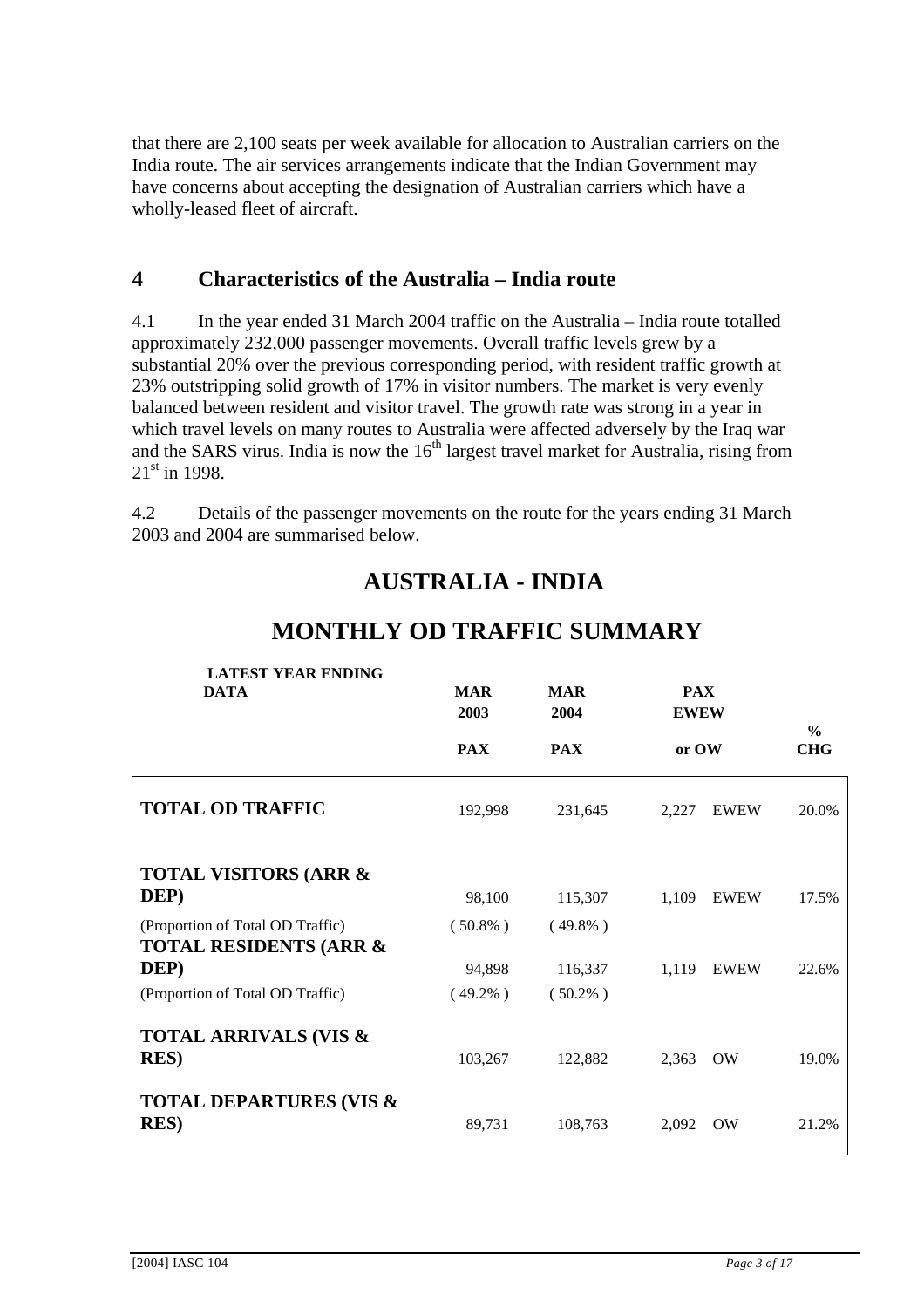| <b>TOTAL VISITOR</b><br><b>ARRIVALS</b>         | 54,984 | 64,978 | 1.250 | <b>OW</b> | 18.2% |
|-------------------------------------------------|--------|--------|-------|-----------|-------|
| <b>TOTAL RESIDENT</b><br><b>DEPARTURES</b>      | 46,614 | 58,433 | 1.124 | OW        | 25.4% |
| <b>SHORT TERM VISITOR</b><br><b>ARRIVALS</b>    | 45,136 | 48,512 | 933   | $\alpha$  | 7.5%  |
| <b>SHORT TERM RESIDENT</b><br><b>DEPARTURES</b> | 45,877 | 57,637 | 1.108 | <b>OW</b> | 25.6% |

## **5 Summary of applicants' claims against the paragraph 5 criteria**

5.1 The claims of Backpackers Xpress and Qantas against the paragraph 5 criteria in the Minister's policy statement are summarised below.

5.2 Qantas provided a significant amount of information in the preamble to its statement of claims. Qantas noted that it served India (via Singapore) until early 2002. Services had been withdrawn due to deteriorating market conditions and impaired financial performance on the route. Qantas is well advanced in finalising the permits and support services necessary for direct operations. Qantas has maintained its sales presence and agency relationships in India since suspending operations and has interline arrangements with a number of carriers. Qantas has retained a substantial proportion of the Australia – India market as a result. Qantas plans to use Sydney as the base for its India services, as the NSW/ACT region has the largest share of traffic to/from India and represents the area of longest stay for the Indian market. The airline can serve other States through its extensive network of domestic connections.

5.3 In its statement of claims, Qantas addressed arguments advanced by Backpackers Xpress in its original application. Backpackers Xpress, in its 26 May submission, in turn countered the Qantas claims concerning the Backpackers Xpress proposals.

#### *Tourism benefits*

 $\overline{1}$ 

#### Backpackers Xpress

5.4 Sales and marketing plans have been developed. Formal understandings have been reached with travel industry outlets which focus on backpacking and independent travel. Travellers in this demographic are prolific users of the internet and the Backpackers Xpress website will be a major tool for booking trips. There is potential

 $\mathbf{I}$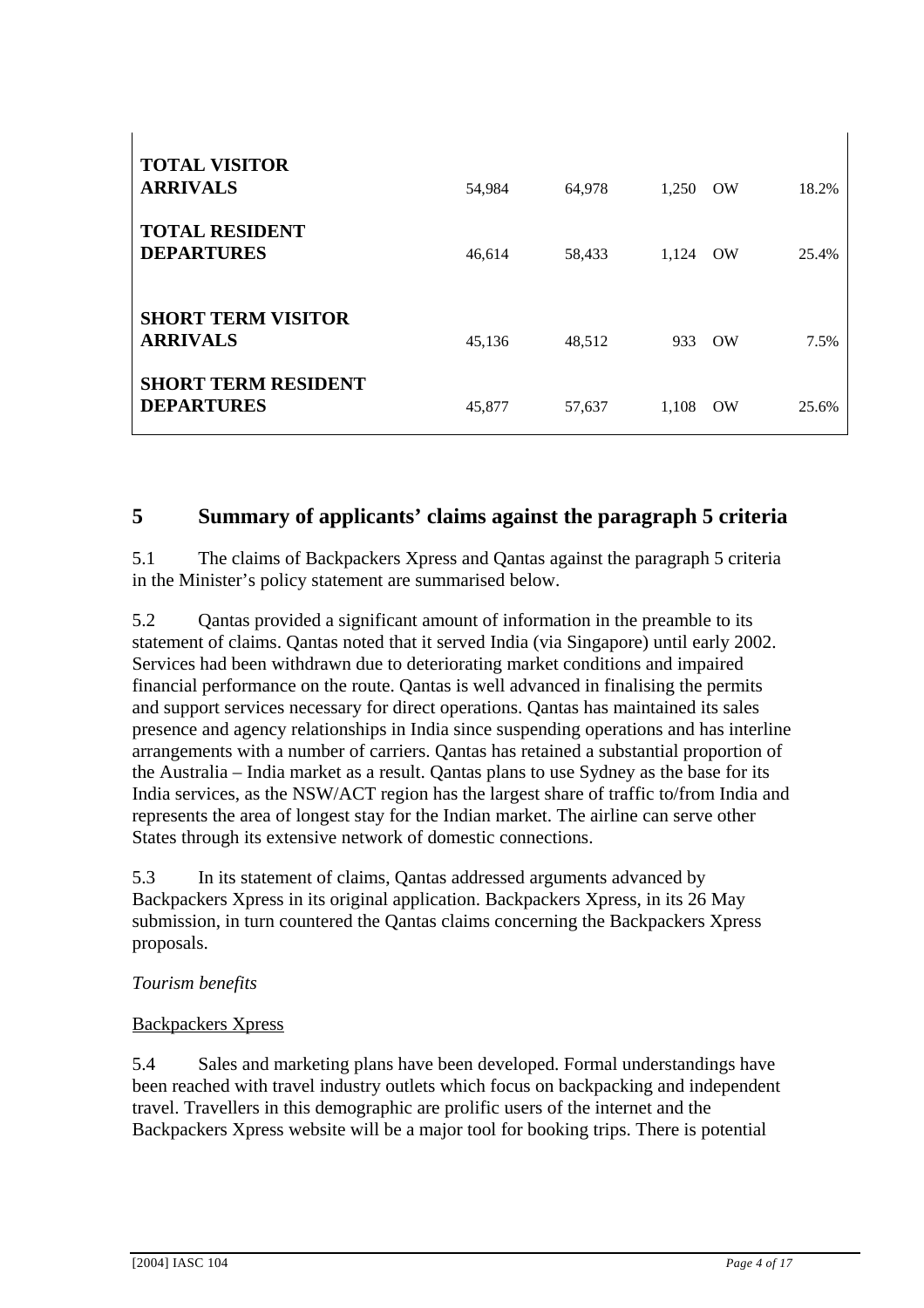for Backpackers Xpress to integrate its services with other low cost carriers within Australia.

#### **O**antas

5.5 The Indian origin market is experiencing solid growth. The operation by Qantas of five non-stop weekly services will provide substantial new capacity in the market. Currently most traffic is carried over four Asian gateways, predominantly Singapore, and the direct services will attract a proportion of this. Substantial new traffic will need to be generated to fill the B747s used by Qantas. Tourism Forecasting Council forecasts suggest strong growth in demand over the next three years. Qantas' direct services will offer reduced travelling time compared with existing indirect services between Australia and India. Qantas will offer competitive fares ex-India – details were provided confidentially to the Commission.

5.6 Mumbai is India's principal international gateway. It is well placed geographically to offer competitive one-stop flights to Sydney from other Indian cities. Domestic connections are available to all major cities in India. Qantas has entered into interline arrangements with a number of Indian carriers and transfer facilities at Mumbai are being improved. By contrast, Delhi experiences flight disruptions due to weather problems.

5.7 Qantas will use its existing infrastructure and distribution systems to sustain and expand visitor traffic to Australia. The effectiveness of this network is demonstrated by the share of India – Australia traffic the airline carries currently over Asian points. Qantas' major sales and administration office is located in Mumbai. Its Mumbai sales team covers more than 500 agents in the greater Mumbai area. Additional staff will be appointed with the commencement of services to handle airport and additional sales roles. Qantas has appointed General Sales Agents outside Mumbai to represent its interests more widely throughout India. It has also appointed GSAs in Nepal and Bangladesh. Qantas has well established relationships with key agents and expects to generate traffic in all market segments including business, leisure and students. Agents have access to Qantas flights through the major global reservation systems operating in India.

5.8 Qantas is finalising its advertising and promotional plans and expects to include promotional activity jointly with the ATC. In addition to inaugural service events, activities will include on-going advertising campaigns, sponsored visiting journalists and agents programs and familiarisation trips for major corporate clients.

5.9 The extensive Qantas domestic network will allow Indian origin traffic to visit more than one city in Australia, including on Jetstar flights. Passengers will also be able to stopover in one direction at an Asian point using Qantas flights to these cities, particularly Singapore which Qantas services from most Australian cities. Onward return carriage to India would be on Qantas' interline partners. Qantas' network of trans-Tasman flights would also meet the demands of Indian travellers wishing to include New Zealand in their itineraries.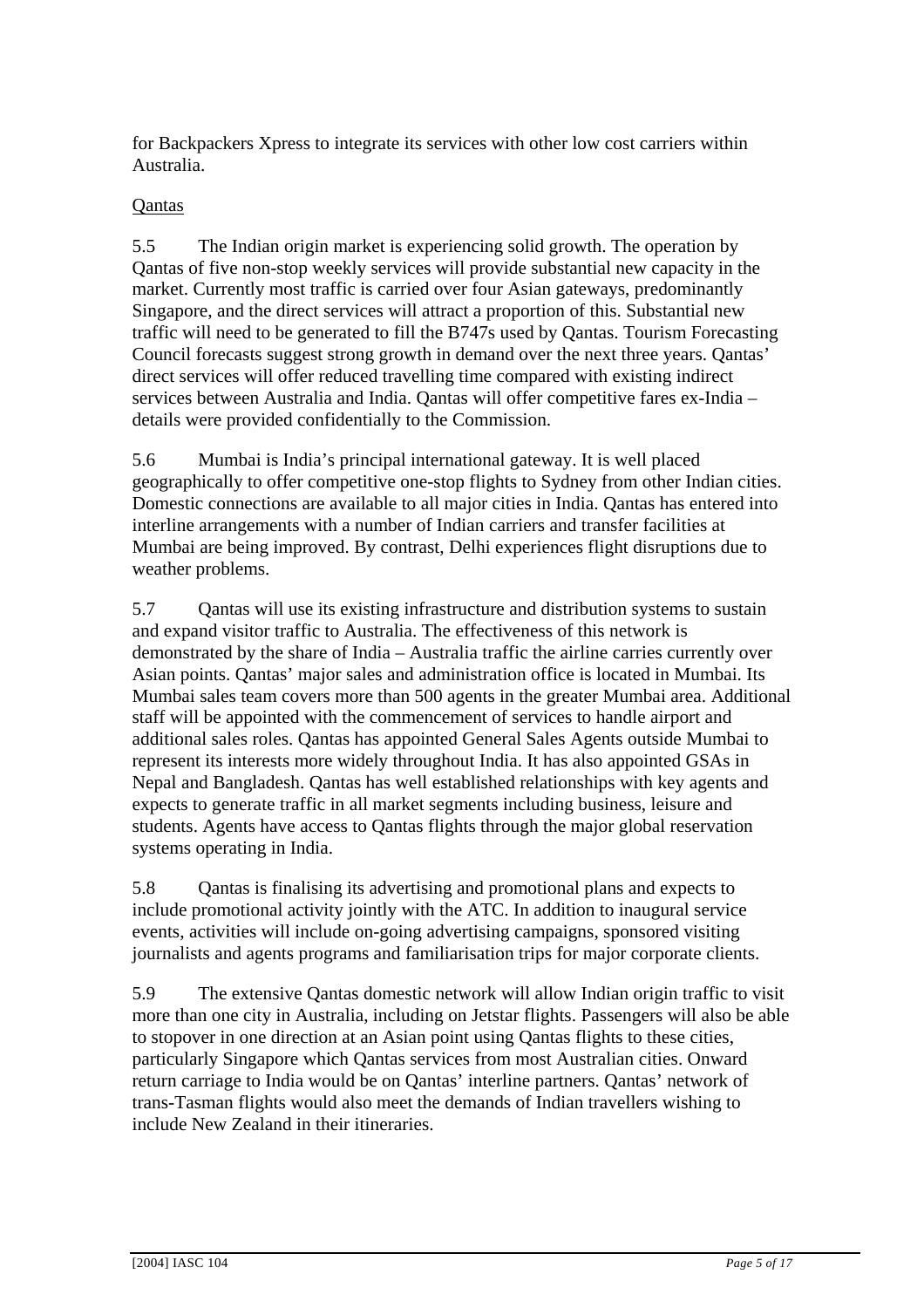5.10 Qantas argued that the Backpackers Xpress proposal involved selling Delhi predominantly as a stopover point for Europe – Australia traffic. Qantas expected that Backpackers Xpress would generate no traffic from India to Australia, is unknown in the Indian market and would limit sales of its services to internet bookings. Qantas argued that the Backpackers Xpress proposal would produce no tourism benefits to Australia from serving India. Qantas considered that the New Delhi services would be an inefficient use of the scarce India capacity entitlements.

#### Backpackers Xpress response to Qantas

5.11 Backpackers Xpress stated that it does intend to generate traffic from within India. It will contract a local General Sales Agent to market and sell the Backpackers Xpress product and to provide associated support services. Backpackers Xpress considers that Delhi is the tourist gateway into and out of India. It stated that Mumbai had previously failed for Qantas and Qantas has not stated any change of approach to that employed previously. Backpackers Xpress considers that the operational problems with Delhi presented by Qantas are exaggerated. Backpackers Xpress argued that Indian travellers would welcome the opportunity to travel to Bangkok enroute to Australia. Backpackers Xpress asked the Commission to give consideration to the fact that it wishes to use all of its capacity by November 2004, whereas Qantas would do so only by October 2005.

5.12 Backpackers Xpress said that it recognised the international student traveller group as a rapidly expanding one. It stated that over 30% of Indian arrivals into Melbourne were students. Backpackers Xpress expects to be able to attract significant custom from this segment. Backpackers Xpress also believes it can tap in to the young Indian middle class population.

#### *Consumer benefits*

#### Backpackers Xpress

5.13 An all economy seat plan and pricing structure. Integrated services to travellers including accommodation, domestic travel and adventure sports. Manchester is the chosen port. It has attractions through an environment unaffected by congestion, curfews and slot constraints. Manchester is well located for backpacker travel from Ireland, Scotland and the southern and midland regions. The airport is a hub for some low cost European carriers, enabling passenger transfer to/from mainland Europe. Delhi and Bangkok provide attractive stopover points.

5.14 On pricing, the aim is to achieve the lowest cost fares with open dated return tickets, providing flexibility to travellers. There will be a range of onboard services and entertainment, including live performers, cultural demonstrations, a bar and dvd hire. All of these represent innovative benefits to consumers that are likely to stimulate a response from incumbent carriers.

#### Qantas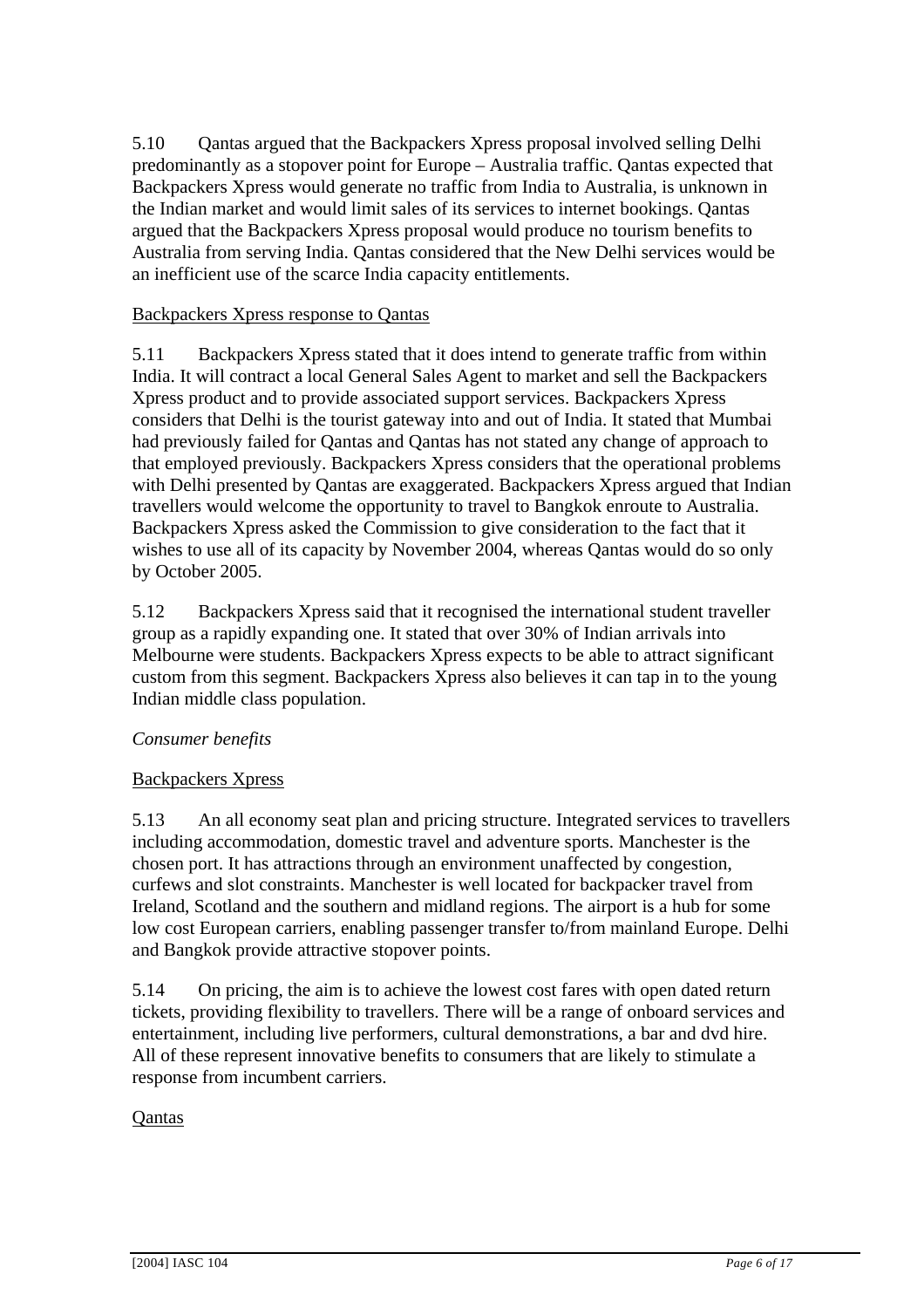5.15 Qantas' non-stop two-class services would provide Australian consumers with reduced travelling time, as no other carrier offers non-stop flights to India. Competitive fares would be offered (details provided confidentially to the Commission). Passengers would have choice of connections to Sydney and a range of behind-gateway services in India. Itineraries could also be constructed to allow a stopover in one direction in Asia if required.

5.16 Qantas has an established retail and wholesale distribution system within Australia, including its own outlets, agents, consolidators and tour wholesalers. The company is finalising its advertising and promotion plans. Some information on current plans was provided confidentially to the Commission.

5.17 Qantas travellers have the opportunity to join its frequent flyer scheme and benefit from earning points on the India services.

5.18 Qantas argued that the Backpackers Xpress proposal would not assist to develop the Australia – India local market. This appeared to be mainly focussed on inbound travel to Australia from UK/Europe. Outbound sales also appeared to be directed at travel to UK/Europe. Qantas, by contrast, would use its Mumbai services predominantly to focus on selling India, but to a limited extent for transport over India to UK/Europe, interlining with British Airways.

#### Backpackers Xpress response to Qantas

5.19 Backpackers Xpress criticised Qantas, on the grounds that Qantas itself proposes to offer through-travel packages to the UK/Europe – activity for which it criticises Backpackers Xpress.

#### *Trade benefits*

#### Backpackers Xpress

5.20 Freight activities will be subcontracted to a freight forwarding company which will be responsible for selling space and physical handling of freight. Melbourne and Manchester are high volume freight airports which will be to the advantage of Backpackers Xpress. As the aircraft will be operating on relatively short sectors, maximum freight capacity will be available for sale.

#### Qantas

5.21 Qantas argued that it is the only proponent providing freight uplift for India export and import. The volume of available Qantas freight capacity on the long Sydney-Mumbai sector would depend upon passenger loading and season of operation. Capacity would be sold through the company's network of freight forwarders and freight handled through its handling and storage facility at Sydney's Kingsford-Smith airport.

#### Backpackers Xpress response to Qantas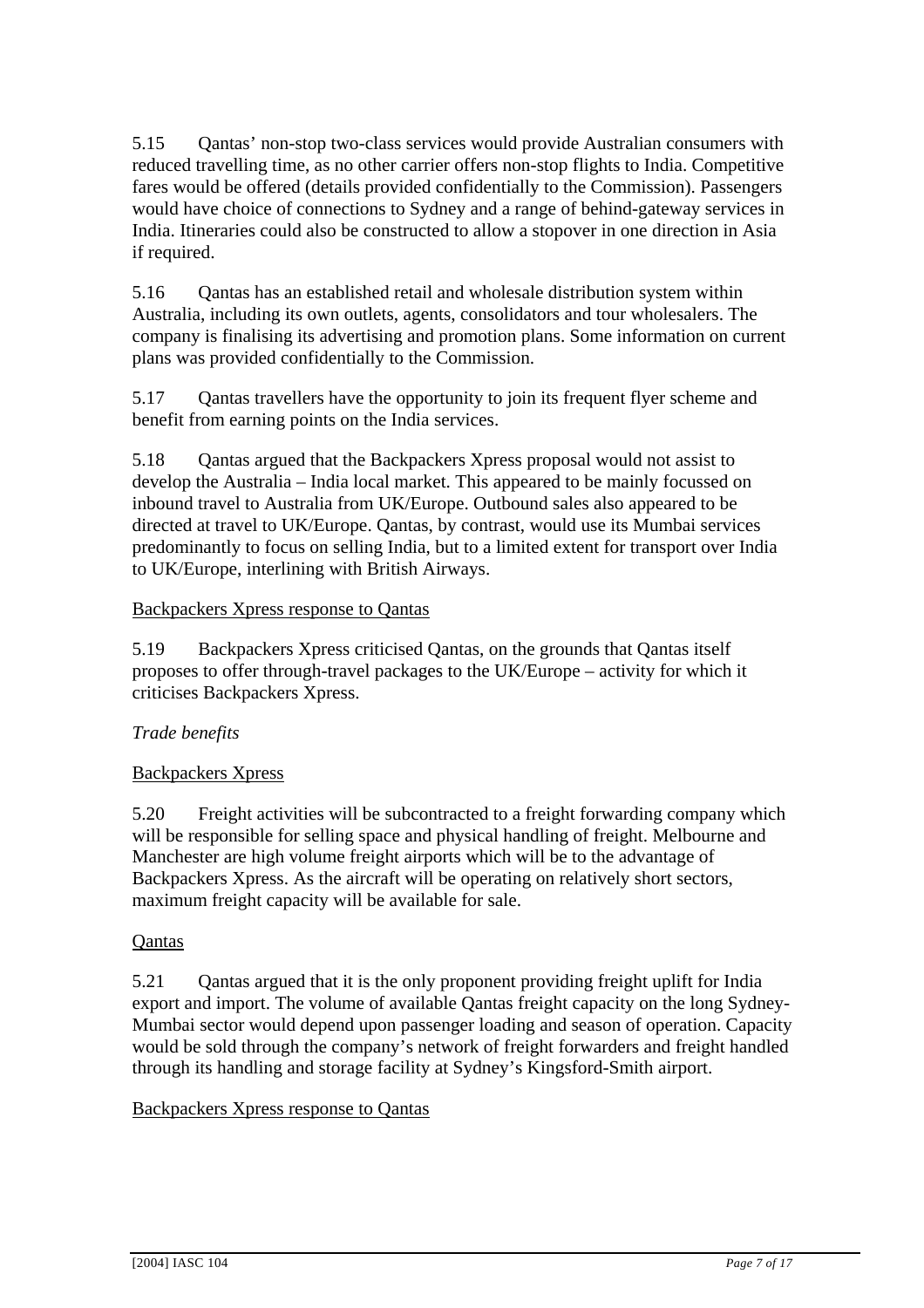5.22 Backpackers Xpress says it will offer freight services from Melbourne at more competitive rates than Qantas.

#### *Competition benefits*

#### Backpackers Xpress

5.23 The introduction of another Australian carrier would diminish some of the conditions of market failure that are a consequence of monopoly Australian operations. The entry of Backpackers Xpress to the route would promote fairer pricing, better services and overall efficiency. None of the airlines currently operating on the route meet the needs of backpacker travellers in the way envisaged by Backpackers Xpress. The low cost market is not one that Qantas wants to serve on long haul routes and Backpackers Xpress will be able to compete effectively with Qantas in the market for backpacker travellers.

5.24 Backpackers Xpress will operate using a low cost model and its pricing will be very competitive relative to other carriers. The available price will be for all services regardless of season and not on a one-off or special sale basis. Tickets will be fully flexible and unconditional with open-ended use. Pricing has been derived from conservative assumptions. The proposed routing will give passengers increased choice of where and when to travel.

5.25 Backpackers Xpress will provide a travel experience rather than just flight service. It will involve a combination of services and facilities never before offered by any other carrier. It will thus be sharply differentiated from all other airline services. It will directly facilitate the wants and needs of the backpacking traveller.

5.26 All services will be operated by Backpackers Xpress. There will be no code sharing with other carriers.

#### Qantas

5.27 Qantas argued that intense competition already exists for traffic between Australia and India, citing 78 flights per week by major carriers which operate capacity over their home ports between the two countries. Together these Asian airlines carry nearly 70% of the total origin-destination traffic between India and Australia. Qantas argued that it needs to provide a marketable level of frequency of service and sufficient capacity to compete effectively. Qantas argues that Backpackers Xpress would not be a significant competitor in the India market, with its focus on Australia – UK/Europe traffic.

5.28 Qantas also argued that it would provide a two-class service catering to all market segments, and a non-stop operation, and would offer competitive pricing for India-Australia traffic.

#### Backpackers Xpress response to Qantas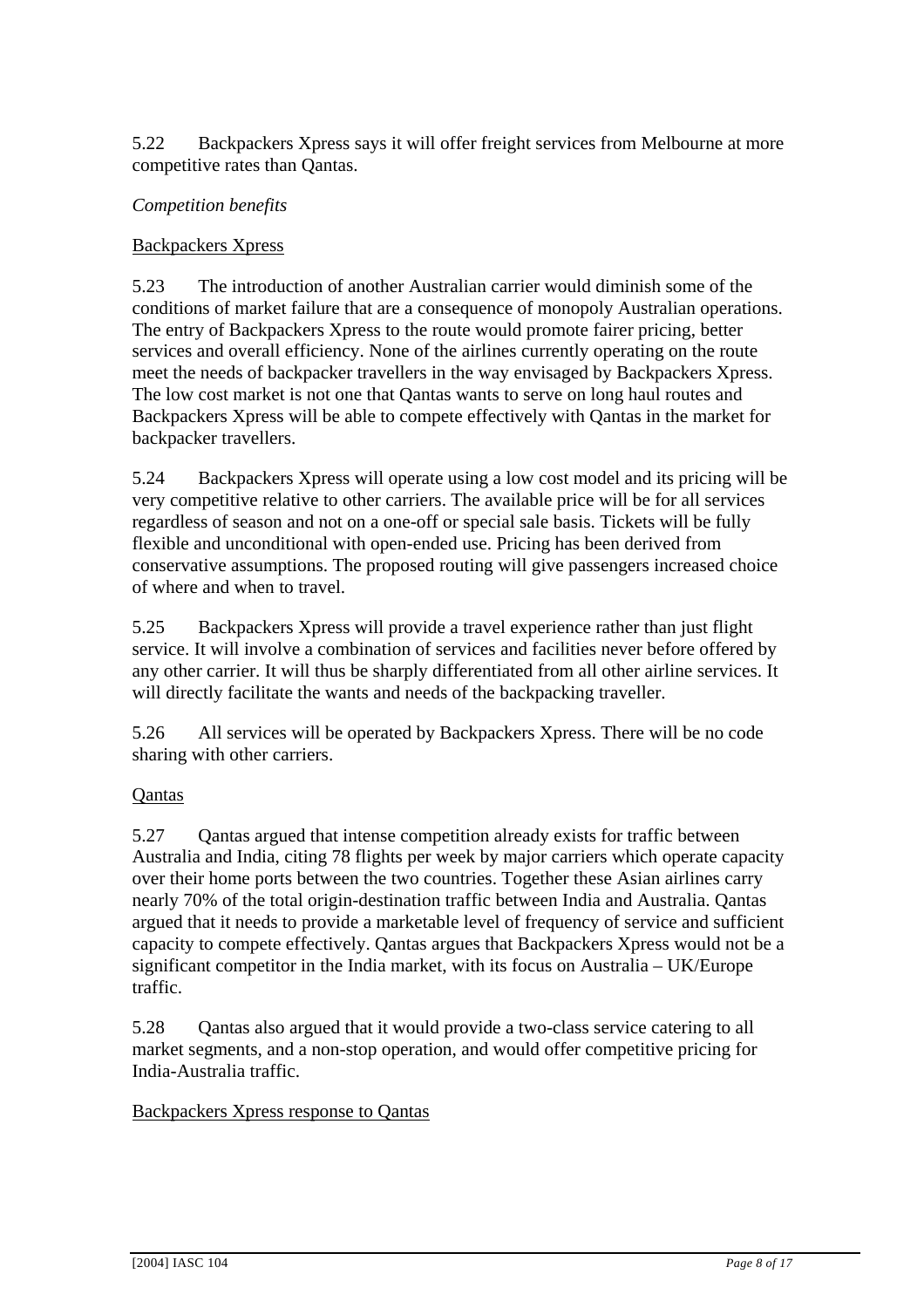5.29 Backpackers Xpress considers that the greatest competition benefits would flow from the introduction of services by a carrier which offers a product that differs from the incumbent carriers. Qantas would offer a similar product to that already offered by others. The Backpackers Xpress product would be innovative and differentiated from other carriers. It provides greater market appeal and price competitiveness than does the Qantas proposal. Allowing Qantas to hold some capacity unused until October 2005 would be in contradiction of the principles of competition and would deny immediate benefits to the consumer.

#### *Industry structure*

#### Backpackers Xpress

5.30 The Backpackers Xpress low cost model will provide a carrier that complements the existing and future domestic aviation sector. Backpackers Xpress will provide extensive employment and business opportunities within the Australian aviation industry and associated secondary and tertiary sectors. In the direct aviation sector there will be employment opportunities for pilots and flight attendants, engineers and technicians, ground and service crew and other customer and support staff. There will be business opportunities associated with fitting the aircraft and in providing aircraft, airport and technical infrastructure.

5.31 There will be flow on benefits for businesses in areas such as catering, cleaning and uniform design and supply.

5.32 Backpackers Xpress' services will provide on-carriage of passengers particularly to low cost Australian domestic carriers such as Virgin Blue and Jetstar.

#### **Qantas**

5.33 Qantas set out a range of Australian aviation industry benefits it claimed would follow from the resumption of flights to India. Qantas would return to service two of its parked B747-300 aircraft during 2005 and these would be used in part to operate the initial three weekly Mumbai services. The new services increase the efficiency of use of Qantas aircraft and provide incremental employment for Australian crews. The services would generate new traffic and hence revenue and divert traffic and revenue from foreign carriers, improving the company's financial position. There will also be opportunities to generate revenue through partnership arrangements with British Airways and Alitalia for Europe/Australia carriage over India. Qantas will also be able to generate revenue in the India-New Zealand and India-Fiji markets.

### **6 Summary of other submissions**

6.1 British Arms International Backpackers supported the Backpackers Xpress proposals, arguing that the services would increase the number of backpackers visiting Australia and this would benefit all Australians. Backpackers would benefit from safe,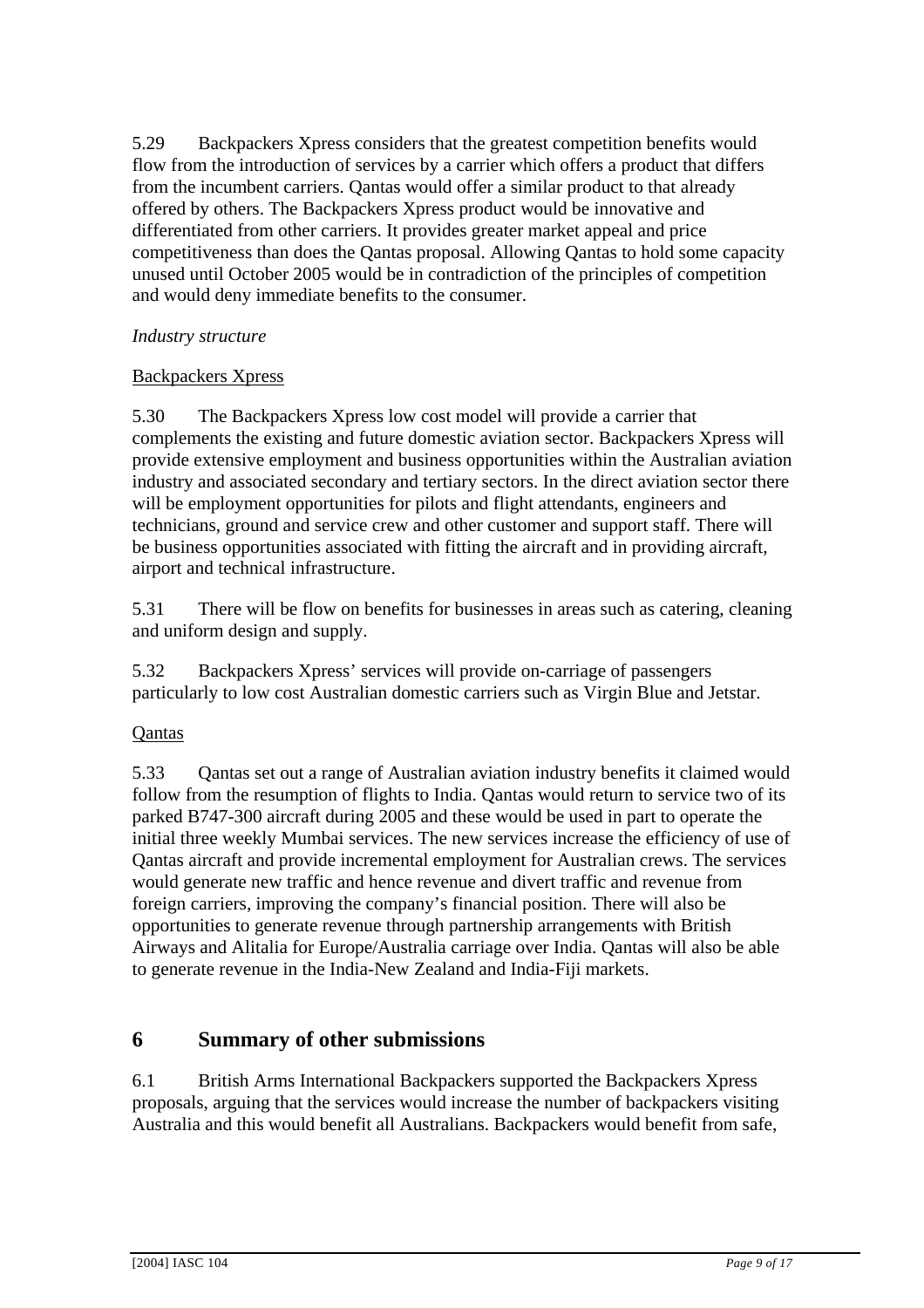entertaining and friendly travel provided at low cost, meaning they would have more money available to spend in Australia.

6.2 Tourism Victoria supported the proposals from Backpackers Xpress, subject to financing, licensing approvals and capacity being available. Tourism Victoria encouraged discussions between the aeronautical authorities of Australia and India with the aim of securing additional rights.

6.3 Hotel Bakpak endorsed the Backpackers Xpress proposals. It argued that the proposed services were necessary for the continued growth of the backpacking industry and that the routes proposed to be serviced were of great importance. Hotel Bakpak stated that the backpacking industry continues to grow strongly, evidenced by increasing numbers of backpackers as a proportion of inbound tourism arrivals. Spend and length of stay by backpackers were also increasing. State and Federal tourism ministries and tourism bodies were giving greater recognition to the backpacker market.

6.4 Melbourne Airport supported the Backpackers Xpress proposals. It argued that the airline would offer additional capacity offering opportunities for Australian tourism and aviation. It would bring Australia into the low cost airline international market. The airline would bring needed growth to Melbourne airport. Victoria has suitable accommodation and transport infrastructure for the backpacker market, including a new Accor group property opened in April 2004. The additional capacity to Melbourne would also serve the tourism interests of Tasmania. Melbourne provides a major domestic hub for distribution of tourists to other destinations. In relation to India, Melbourne Airport noted that there are no direct services. India is identified as a key growth market by major tourism bodies. The limits on available bilateral capacity were noted and the desirability of expanding negotiated capacity expressed. Melbourne Airport also commented on the UK, Germany and Thailand markets. Finally, Melbourne Airport observed that Qantas was offering fewer international seats to Melbourne than in the past. In light of this, other airlines seeking to operate to Melbourne should be accommodated.

## **7 Commission's assessment**

#### Introduction

7.1 Under paragraph 6.2 of the Minister's policy statement, where there are other applications or submissions received about or opposing a proposal, as in this case, the Commission may apply both the paragraph 4 criteria and the additional criteria in paragraph 5 of the policy statement. The Commission will apply both the paragraph 4 and 5 criteria in this case.

7.2 The new entrant provisions of the Minister's policy statement are not relevant to the India route as there is no incumbent carrier.

#### **Paragraph 4 assessment**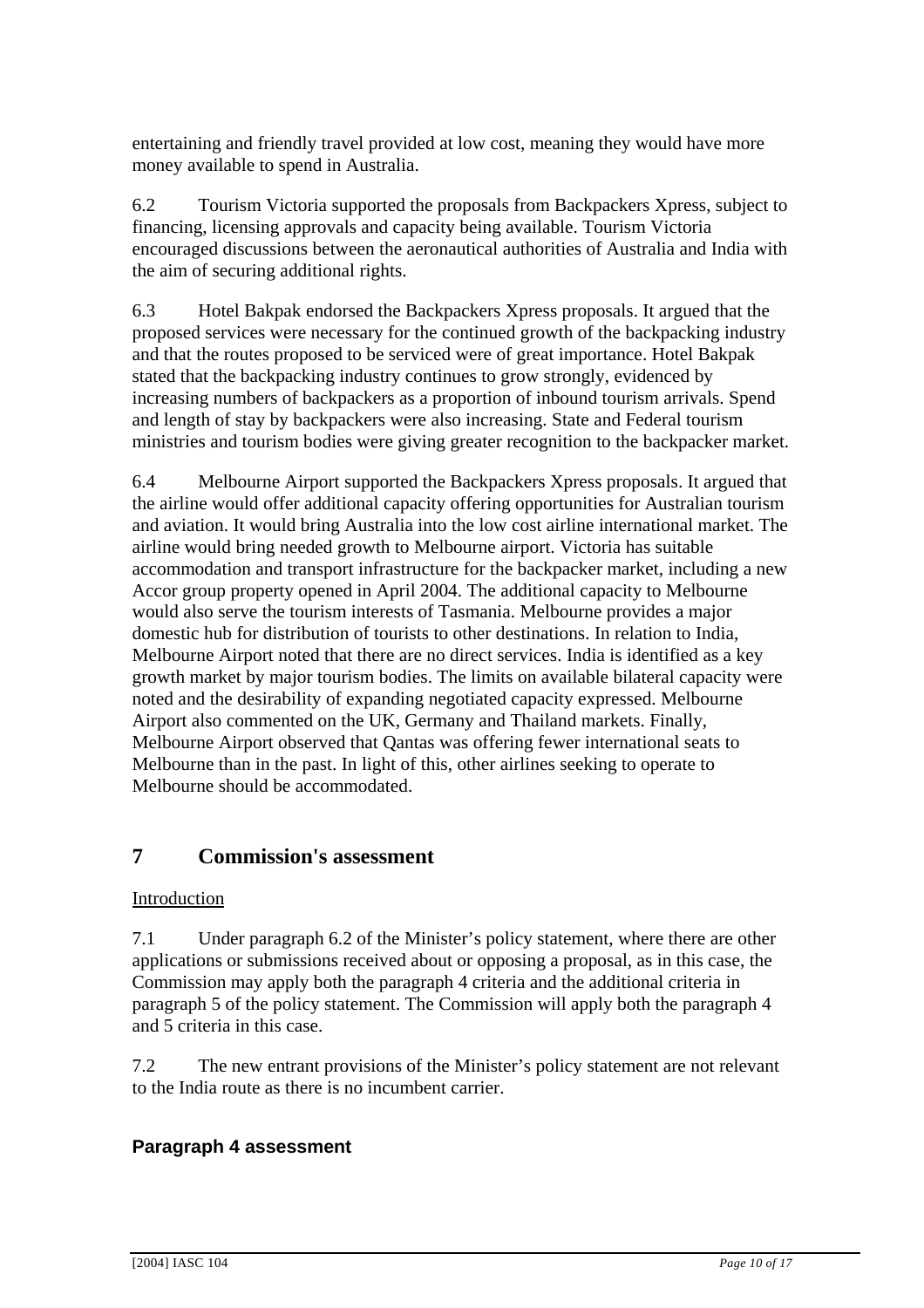7.3 Under paragraph 4, the use of Australian entitlements by a carrier that is reasonably capable of obtaining the necessary approvals  $(4(b)(i))$  and of implementing its application (4(b)(ii)) is of benefit to the public. Qantas is an established carrier and meets the paragraph 4 criteria.

7.4 Backpackers Xpress is a prospective Australian scheduled passenger carrier that has not yet operated air services. Backpackers Xpress plans are of considerable scale, involving a significant frequency of service with large capacity aircraft on long haul routes.

7.5 The Commission has stated on previous occasions that it scrutinises carefully the proposals and business plans of prospective passenger carriers, so that capacity is allocated only to carriers which can reasonably be expected to exercise it successfully, at least for a reasonable time period. This is particularly the case, as in the current situation, where capacity allocated to a new entrant would not be available to an established carrier which is readily able to use the capacity. Should a new entrant be allocated capacity and then be unable to commence operations, there would be an opportunity cost to the Australian community for the period that a capable carrier was unable to use that capacity. Another important issue for the Commission is that the commercial failure of a passenger carrier can have practical and financial consequences for passengers, both those who may be stranded overseas and those who have paid for tickets.

7.6 At the same time, the object of the Act places explicit focus on the public benefits that may be derived from competition in the provision of air services. The Commission therefore wishes to give prospective new applicants all reasonable opportunity to demonstrate that they are capable of implementing proposed services.

7.7 In order to obtain the approvals necessary to operate, a new entrant airline must be designated and obtain a licence from the Department of Transport and Regional Services (the Department) and safety approvals from the Civil Aviation Safety Authority (CASA) before it can commence services. The Commission makes its assessment of whether the applicant is reasonably capable of implementing its proposals by taking account of the applicant's experience, business plan and other information provided to the Commission by the applicant.

#### Necessary approvals

7.8 The Commission's normal practice when dealing with a potential new entrant airline is to seek advice from the Department as to whether it considers the airline to be reasonably capable of obtaining the necessary approvals. In this case, the Commission understands that Backpackers Xpress has not initiated a formal process for obtaining an international airline licence but has started the process for obtaining an aircraft operator's certificate. At this stage, the Commission expects that the Department would be unable to advise whether it considers Backpackers Xpress to be reasonably capable of obtaining the approvals necessary to operate.

#### Ability to implement proposals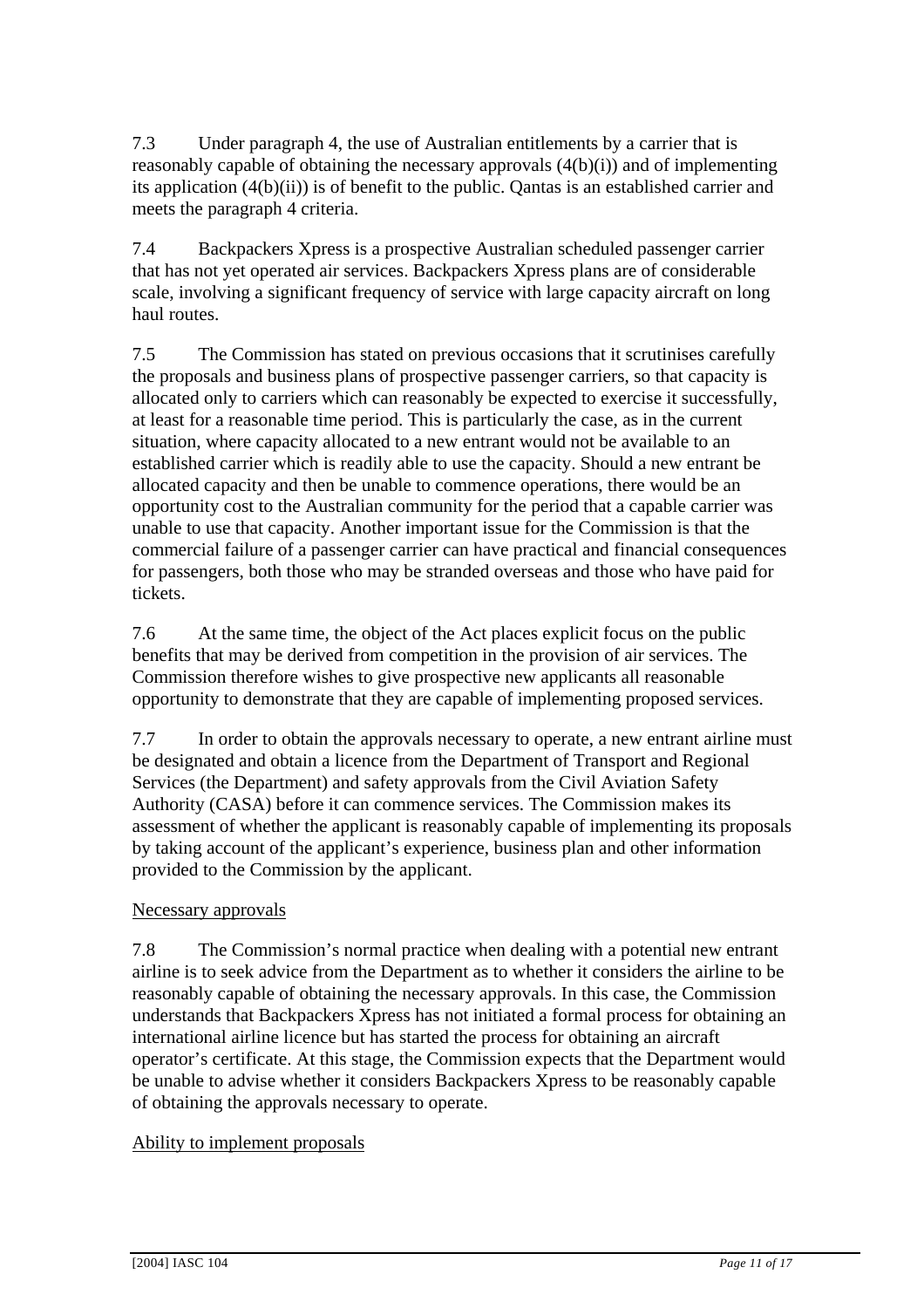7.9 The Commission has made a detailed assessment of Backpackers Xpress' application, including its business plan, and related submissions. The proposals are a major undertaking for a new entrant carrier. They involve large capital requirements and complex organisational and logistical arrangements.

7.10 The Commission concludes that Backpackers Xpress is not reasonably capable of implementing its application at this stage and therefore does not meet the paragraph 4 requirements .

7.11 The Commission considers that Backpackers Xpress would possibly have been able to meet the paragraph 4 requirements, given additional time. However, the Commission considers that it needs to reach a decision in relation to the India route at this time because Qantas proposes to start services in September 2004 and this constrains the decision making time frame. The Commission wants to satisfy itself whether the benefits from the Qantas proposal would outweigh those of Backpackers Xpress on paragraph 5 grounds in any case. If the Qantas' paragraph 5 claims are stronger, then there is clearly no justification in delaying matters to give Backpackers Xpress additional time in which to meet the paragraph 4 requirements.

## **Paragraph 5 assessment – India route**

7.12 The Commission's comparative assessment of the respective proposals against the paragraph 5 criteria in the Minister's policy statement is set out below.

#### *Tourism benefits*

*The extent to which proposals will promote tourism to and within Australia. The Commission should have regard to:* 

- *the level of promotion, market development and investment proposed by each of the applicants, and*
- *route service possibilities to and from points beyond the Australian gateway(s) or beyond the foreign gateway(s)*

7.13 Qantas has established promotional and market development infrastructure and the ability to invest substantial funds in promoting the services. It has extensive agency arrangements throughout India. The carrier plans services dedicated to serving the India market directly and will therefore need to market aggressively and price competitively to sell the large volume of seats it will be bring into service. By contrast, Backpackers Xpress plans to use India principally as a stopover point for travellers between the UK/Germany and Australia. Its services to India also would operate via Bangkok, while those of Qantas would be the only direct Australia - India services available.

7.14 While Backpackers Xpress argues that it would in fact seek to sell India - Australia travel, the Commission is satisfied that this is not the principal intent of its services. Backpackers Xpress would have far fewer seats to dedicate to India-Australia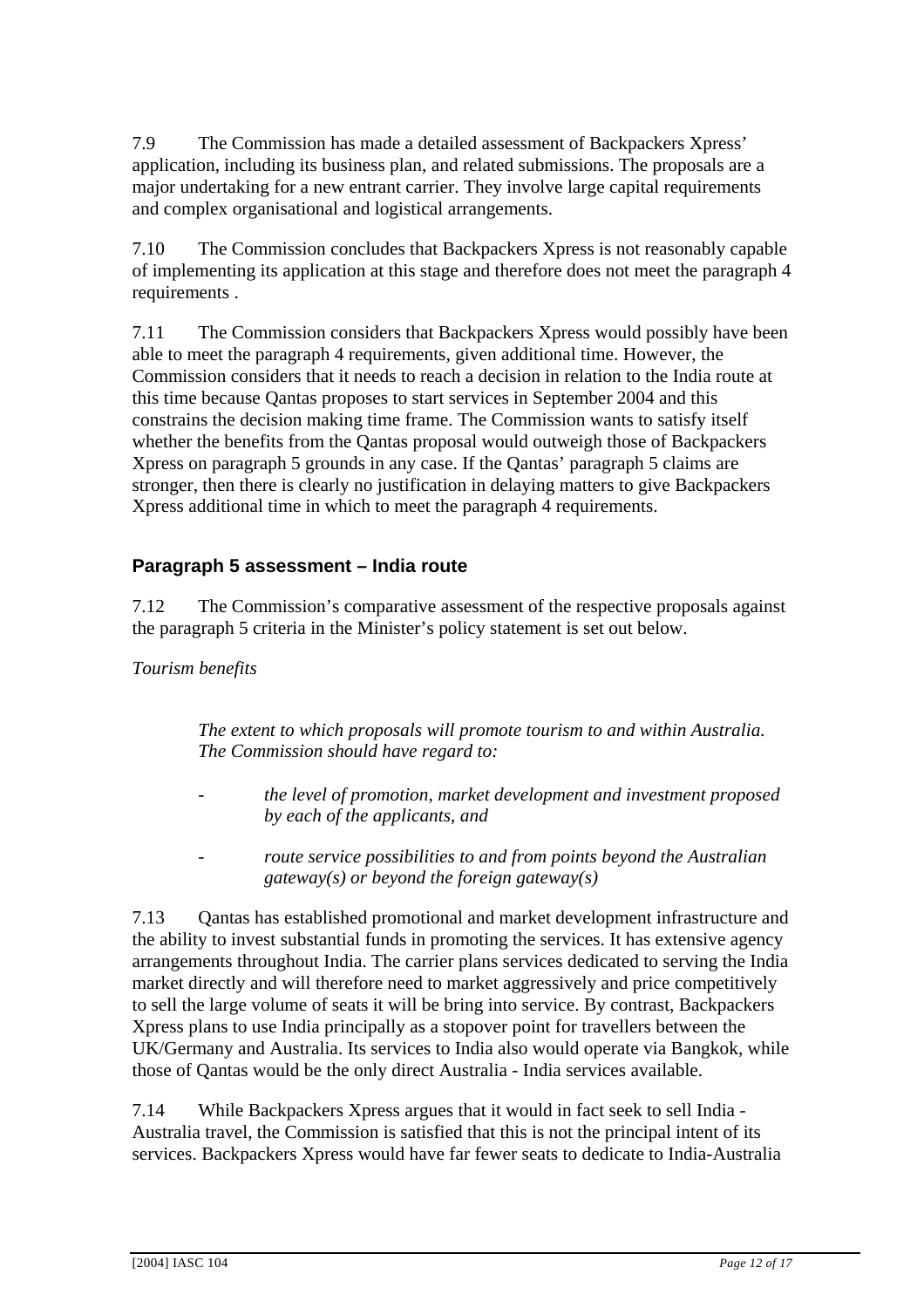traffic and therefore less scope to bring Indian tourists to Australia. It also has comparatively small infrastructure and marketing capacity and limited agency support, with which to promote, market and sell services between India and Australia. It would rely heavily on internet sales. Qantas would provide some seats for through passengers between Australia and Europe, but this is very limited by comparison with the Backpackers Xpress proposals.

7.15 Qantas has an established network of Australian domestic and other international services. It therefore has scope to offer and market multi-destination travel for Indian visitors within Australia and beyond to countries such as New Zealand and Fiji. It can also offer packages involving a direct service in one direction and a return stopover in Asia via interline partners, for passengers wishing to take that option. Backpackers Xpress would need to enter into an agreement with another Australian domestic carrier to offer beyond gateway options to its passengers once in Australia. It would be unable to offer the same range of interline services behind its Indian gateway (Delhi) as Qantas could behind Mumbai, and this would constrain its ability to draw tourists from throughout the sub-continent.

7.16 Overall, the Commission considers that the Qantas proposal is far stronger against the tourism criteria than that of Backpackers Xpress.

#### *Consumer Benefits*

*The extent to which proposals will maximise benefits to Australian consumers. The Commission should have regard to:* 

- *the degree of choice (including, for example, choice of airport(s), seat availability, range of product);*
- *efficiencies achieved as reflected in lower tariffs and improved standard of services;*
- *the stimulation of innovation on the part of incumbent carriers; and*
- *route service possibilities to and from points beyond the Australian gateway(s) or beyond the foreign gateway(s).*

7.17 Both carriers would add a major new choice of operator for Australian consumers. Currently there is no direct service between Australia and India, so most travellers fly via intermediate points in Asia. The Qantas proposal would add the greatest benefit to Australian consumers by being the only carrier in the market to operate direct to India. This represents a major benefit in terms of additional choice and time saving over existing routings through Asia. The time savings would be of particular benefit to the business market segment. Backpackers Xpress would not offer services to business travellers.

7.18 Both carriers would be likely to stimulate a price response from incumbent Asian carriers, but the extra dedicated capacity introduced by Qantas may provoke a greater response from those carriers looking to protect market share, especially for the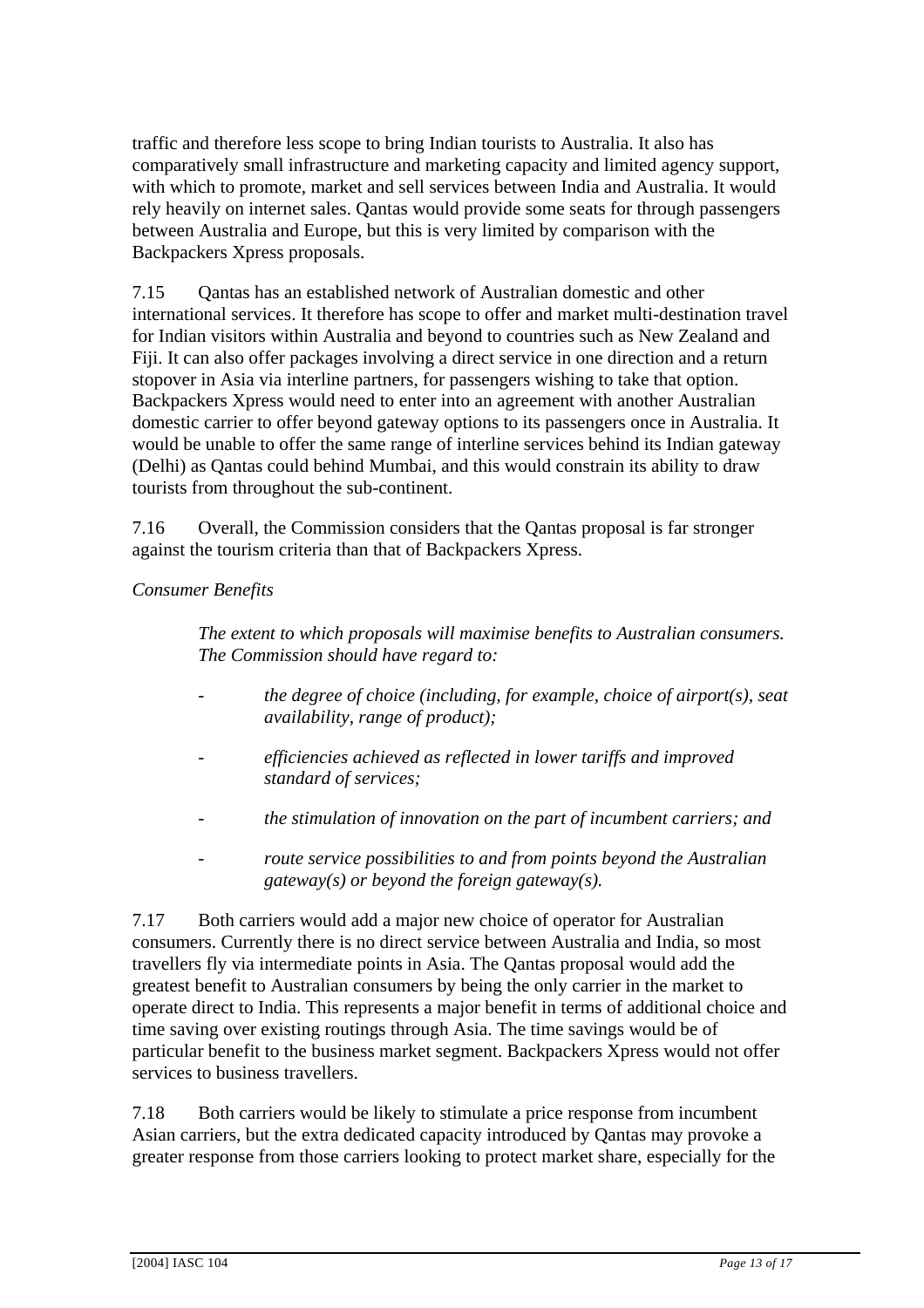higher yielding business market. On the other hand, the Backpackers Xpress product is unique and provides a range of on-board services not previously available to Australian consumers. This is likely to be attractive to the backpacker market segment the airline is targeting.

7.19 Qantas offers attractive route service possibilities beyond its Australian gateway and beyond its Indian gateway. Backpackers Xpress is not able to easily match the Qantas network possibilities.

#### *Trade Benefits*

*The extent to which proposals will promote international trade. The Commission should have regard to:* 

*- the availability of frequent, low cost, reliable freight services for Australian exporters and importers.* 

7.20 The Qantas proposal offers greater public benefits against this criteria. It has the network and infrastructure to focus on the carriage of cargo. As with its passenger services, Qantas would have substantially more cargo space available for the freight market than would Backpackers Xpress. The provision of direct service offers an important new choice for Australian exporters and importers, especially in the carriage of time-sensitive cargo.

#### *Competition Benefits*

*The extent to which proposals will contribute to the development of a competitive environment for the provision of international air services. The Commission should have regard to:* 

- *the need to develop strong Australian carriers capable of competing effectively with one another and the airlines of foreign countries;*
- *the number of Australian carriers using capacity on a particular route and the existing distribution of capacity.*
- *the extent to which applications are proposing to provide capacity on aircraft they will operate themselves as, in the long term, operation of capacity on own aircraft is likely to result in more competitive outcomes;*
- *the provisions of any commercial agreement between an applicant and another airline affecting services on the route but only to the extent of determining comparative competition benefit between competing proposals;*
- *any determinations made by the Australian Competition and Consumer Commission or the Australian Competition Tribunal in relation to a carrier operating or proposing to operate on all or part of the route; and*
- *any decisions on notifications made by the Australian Competition and Consumer Commission in relation to a carrier operating or proposing to operate on all or part of the route.*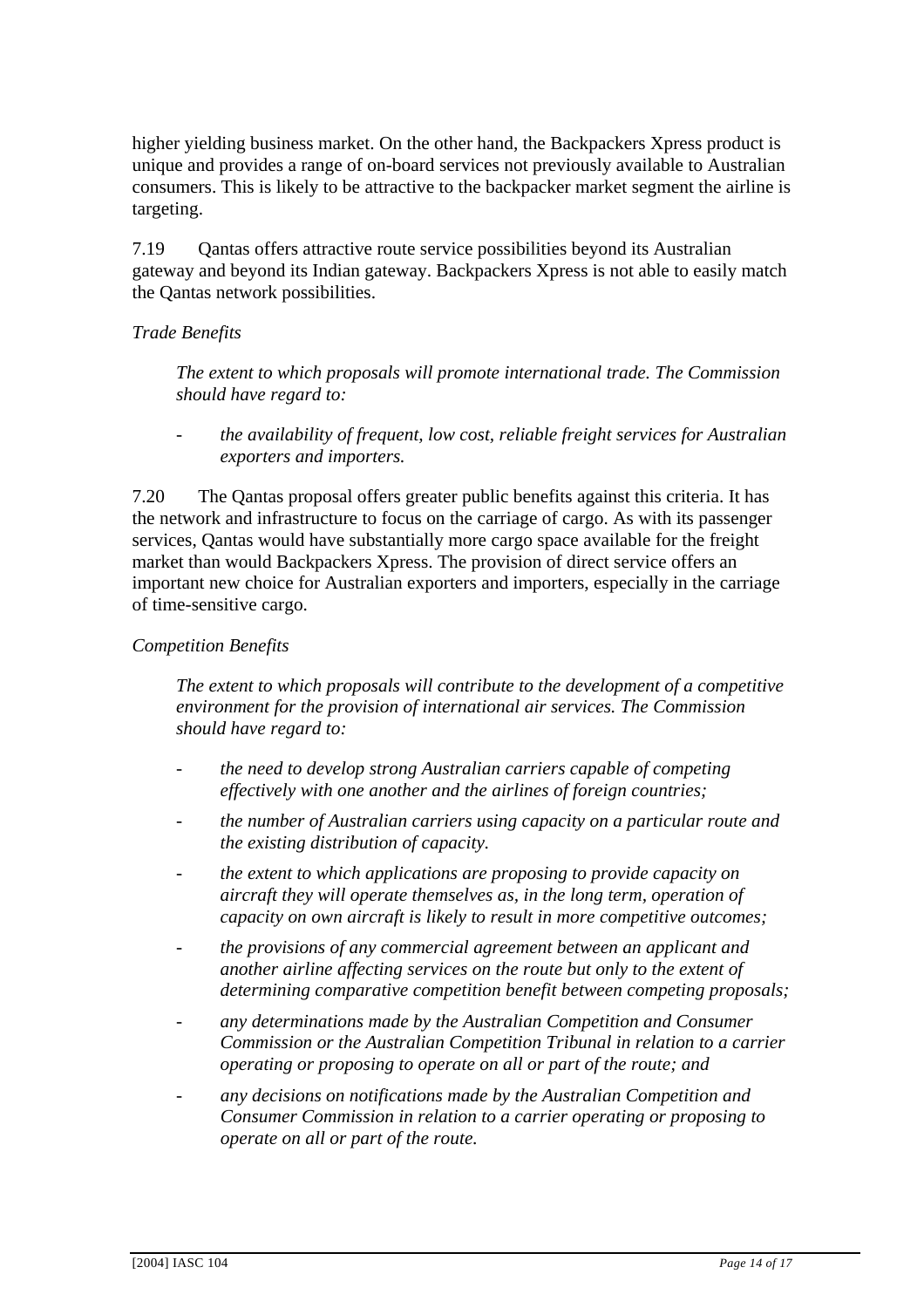7.21 There is currently no Australian carrier operating services on the India route, so there are no direct competition implications relative to other Australian operators. However, both carriers would contribute to a more competitive environment on the India route by providing competition for existing foreign carriers which serve India via Asian points. The Commission considers that Qantas would provide the greatest competitive benefits. It would provide a far greater number of end-to-end seats into the India market, as well as offering the only direct service between Australia and India. Backpackers Xpress would offer limited competitive gains by comparison, as the focus of its services is on the Australia – UK/Europe market.

7.22 Qantas has an established international presence, has infrastructure, marketing and sales arrangements already in place, and has strong commercial links with Indian carriers which give it reach into the wider Indian subcontinent and therefore an ability to compete for traffic behind its Indian gateway, as well as a major Australian domestic network allowing it to distribute passengers behind its Australian gateway of Sydney.

#### *Industry Structure*

*The extent to which proposals will impact positively on the Australian aviation industry.* 

7.23 Both proposals would benefit the Australian aviation industry. The generation of additional traffic to and from Australia by either carrier would provide direct and indirect employment opportunities and industry development.

### **United Kingdom route**

7.24 The Commission notes that neither Backpackers Xpress nor Qantas proposes to utilise capacity sought on the United Kingdom route until November 2004. The Commission will therefore defer until a later date a determination in relation to the competing applications for the three weekly services on that route.

### **Conclusion**

7.25 The Commission finds public benefit on the India route is likely to be maximised by the allocation of all of the available capacity to Qantas. Accordingly, the Commission will allocate 2100 seats of capacity per week to Qantas on the India route.

7.26 The Commission is aware that allocating all of the India capacity to Qantas closes off the possibility of Backpackers Xpress operating via Delhi as proposed, at least until additional capacity is negotiated under the air services arrangements. However, the Commission notes that the Department of Transport and Regional Services is seeking air services discussions with the Indian aeronautical authorities as a matter of priority. The Department is aware of the competing applications for India capacity from Qantas and Backpackers Xpress. The Commission understands that an important objective in the discussions would be securing additional capacity for Australian carriers. If such capacity is secured, this may provide the opportunity for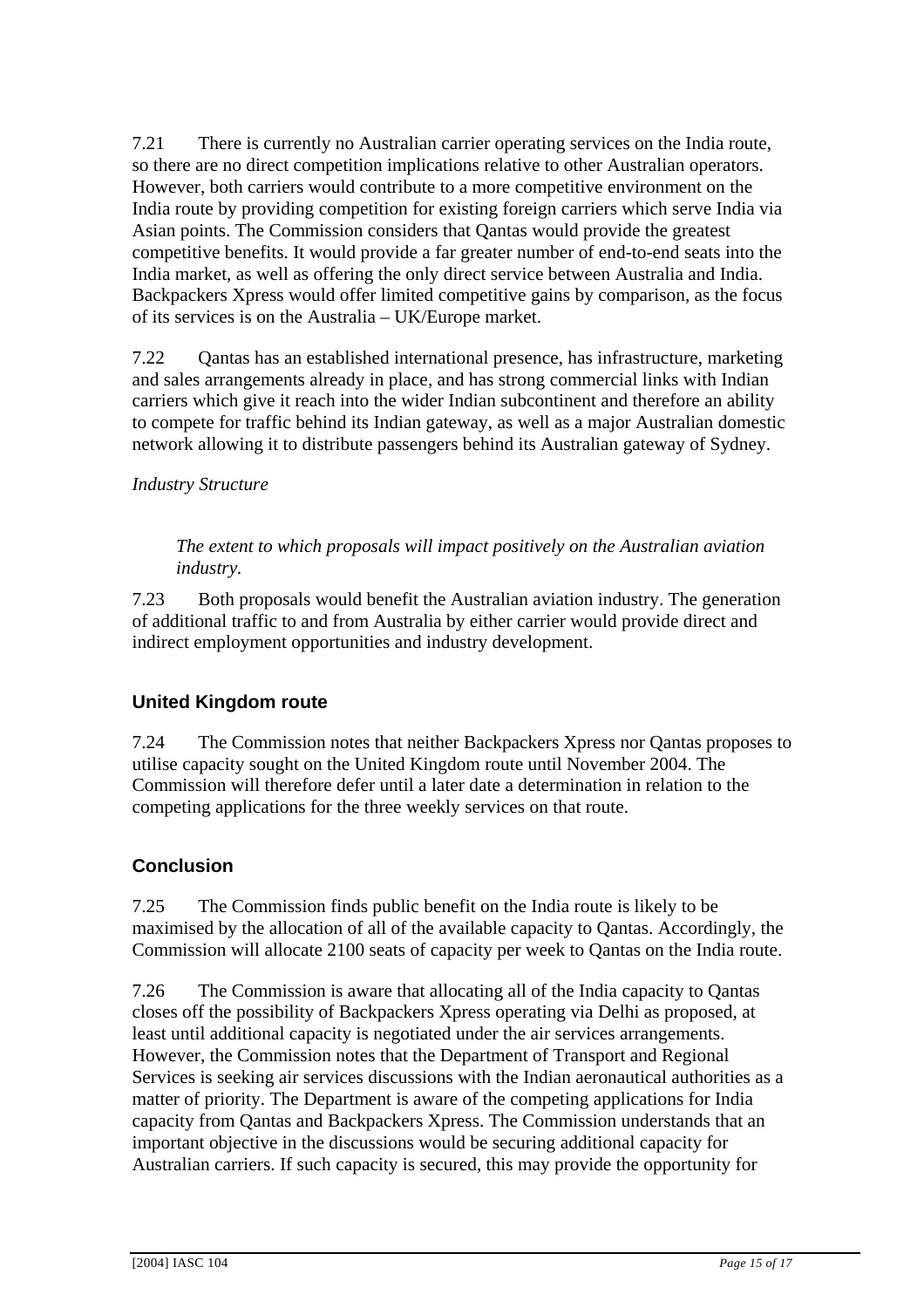Backpackers Xpress to again approach the Commission with a view to obtaining capacity on the India route, possibly prior to the time when it is in a position to commence operations on other routes.

7.27 In the interim, if Backpackers Xpress is able to meet the paragraph 4 criteria in relation to the other routes on which it has sought capacity, and so make the prospect of operations a reality, the airline could still operate via Bangkok to the UK and Germany as proposed, assuming capacity is allocated on the UK and other routes. As noted above, the Commission will defer issuing a draft determination in respect of the three services per week sought by Qantas and Backpackers Xpress on the UK route, and in relation to the capacity sought by Backpackers Xpress on the Germany and Thailand routes.

7.28 The Commission notes that Qantas plans to commence services on the India route in September 2004. Qantas has stated that it planned to introduce three services per week on the route from September 2004, but wished to have flexibility to introduce a further two services per week as late as October 2005, although the services might be operated as soon as April 2005 depending on market conditions, aircraft availability and other considerations. The Commission will provide Qantas the flexibility it has sought for the implementation of the capacity. The Commission will require a minium of 1350 seats per week (the equivalent of three services per week using B747-300 aircraft configured to 450 seats) to be operated from 30 September 2004, and that the capacity be fully exercised from 1 November 2005. The determination will be for a period of five years from the date of the determination.

### **The draft determination**

7.29 The Commission issued a draft interim (three year) determination ([2004]IASC104) on 7 June 2004 proposing to allocate all 2100 seats to Qantas, and to require all of the capacity to be used by April 2005. Qantas made a submission on 21 June 2004 in response to the draft determination. No submission was received from Backpackers Xpress or any other party.

7.30 Qantas argued in its submission that the determination should be for five years and that Qantas should be granted the commercial flexibility it had sought for the timing of the implementation of the capacity.

### **8 Determination allocating capacity on the India route to Qantas [2004] IASC 104**

8.1 The Commission makes a determination in favour of Qantas, allocating 2,100 seats of capacity per week in each direction on the Australia – India route, in accordance with the Australia – India air services arrangements.

8.2 The determination is for five years from the date of the determination.